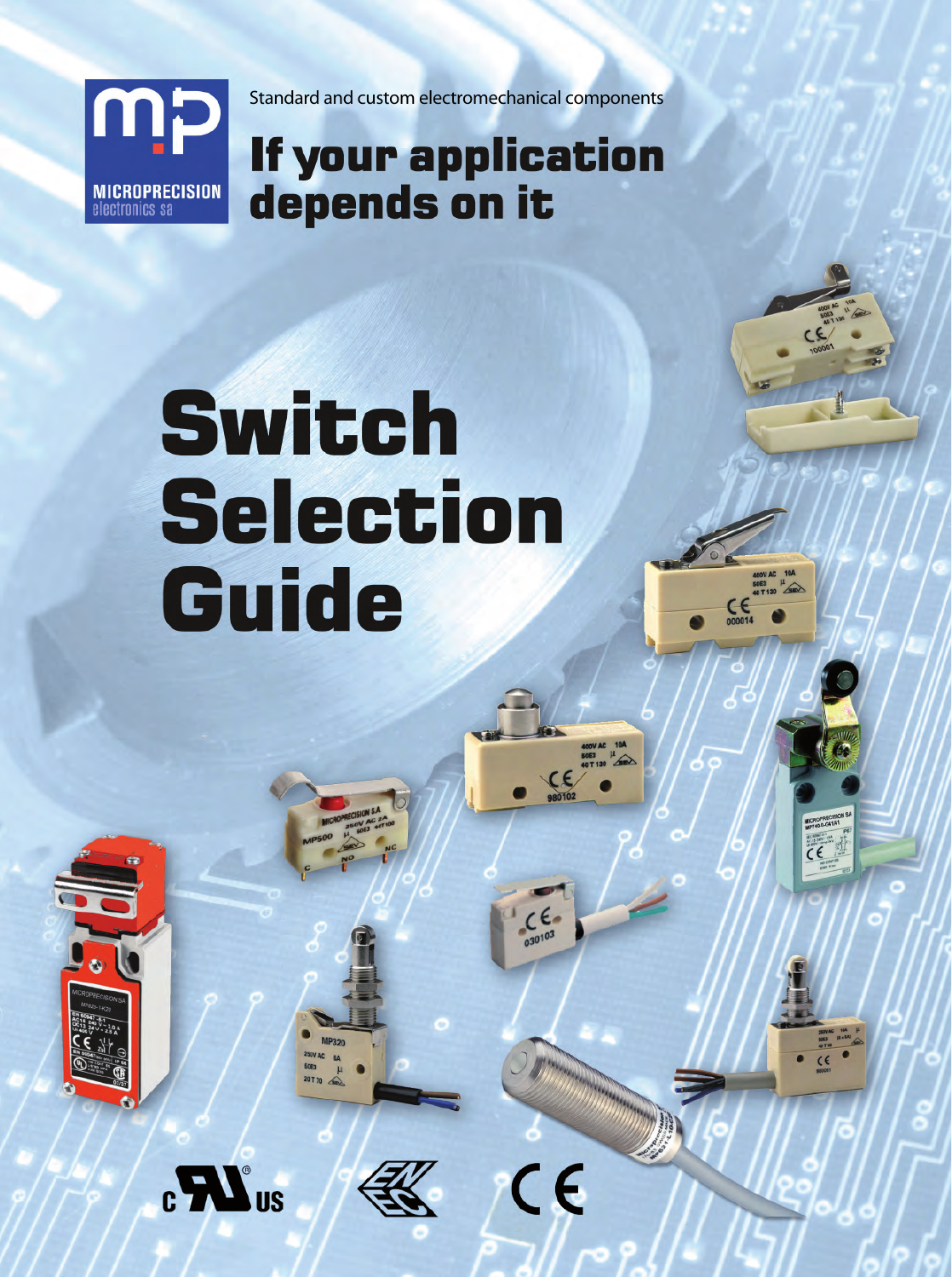### **Switch Selection Guide**

|                           |                                                                | <b>Basic Snap Action Switch</b>                      | <b>Sealed Snap Action Switch</b>                    |                                                                       |  |
|---------------------------|----------------------------------------------------------------|------------------------------------------------------|-----------------------------------------------------|-----------------------------------------------------------------------|--|
| Model                     | <b>MP40</b>                                                    | <b>MP40-Z</b>                                        | <b>MP90</b>                                         | <b>MP110</b>                                                          |  |
|                           |                                                                |                                                      |                                                     |                                                                       |  |
| Characteristics           | Precise snap action<br>switch available with very<br>low force | <b>Protection cover</b>                              | Sealed snap action switch                           | Switch with various<br>protections                                    |  |
| Protection (case)         | <b>IP40</b>                                                    |                                                      | <b>IP67</b>                                         | <b>IP67</b>                                                           |  |
| Protection (contact)      | <b>IP00</b>                                                    | IP20                                                 | <b>IP00</b>                                         | <b>IP00</b>                                                           |  |
| <b>Termination</b>        | Screw/Soldering lugs                                           |                                                      | <b>Screw lugs</b>                                   | Push on clips (AMP)                                                   |  |
| Power rating              | 15A/250VAC                                                     |                                                      | 10A/400VAC<br>15A/250VAC                            | 10A/400VAC<br>15A/250VAC                                              |  |
| Operating force range (N) | $0.2 - 6.0$                                                    |                                                      | $0.2 - 6.0$                                         | $0.2 - 6.0$                                                           |  |
| Max operating temperature | -40°C /+130°C<br>$-40^{\circ}F / + 266^{\circ}F$               |                                                      | -40°C /+130°C<br>$-40^{\circ}$ F /+266 $^{\circ}$ F | $-40^{\circ}$ C /+130 $^{\circ}$ C<br>$-40^{\circ}F / + 266^{\circ}F$ |  |
| <b>Mechanical Life</b>    | 50 x 10E6                                                      |                                                      | 50 x 10E6                                           | 50 x 10E6                                                             |  |
| <b>Dimensions</b>         | 49 x 21 x 17 mm<br>$1.93 \times 0.83 \times 0.67$ in           | 49 x 28 x 17 mm<br>$1.93 \times 1.10 \times 0.67$ in | 49 x 25 x 17.5 mm<br>1.93 x 0.98 x 0.69 in          | 49 x 21.5 x 17.5 mm<br>1.93 x 0.85 x 0.69 in                          |  |
| <b>Standards</b>          | EN61058, UL61058                                               |                                                      | EN61058, UL61058                                    | EN61058, UL61058                                                      |  |

| <b>Sealed Snap Action Switch</b>                                   |                                                        | <b>Sealed Snap Action Switch with Potted Cable</b>                       |                                                                       |                                                                       |  |
|--------------------------------------------------------------------|--------------------------------------------------------|--------------------------------------------------------------------------|-----------------------------------------------------------------------|-----------------------------------------------------------------------|--|
| <b>MP110-Z</b>                                                     | <b>MP100</b>                                           | <b>MP215</b><br><b>MP210</b>                                             |                                                                       | <b>MP220</b>                                                          |  |
|                                                                    |                                                        |                                                                          |                                                                       |                                                                       |  |
| <b>Protective Terminal</b><br>Cover for field wiring               | Sealed Socket with cable                               | Limit switch with single<br>pole double throw                            | Reinforced switch for<br><b>IP68</b>                                  | Limit switch with single<br>pole double break                         |  |
|                                                                    |                                                        | <b>IP67</b>                                                              | <b>IP68</b>                                                           | <b>IP67</b>                                                           |  |
| <b>IP64</b>                                                        | <b>IP67</b>                                            | <b>IP67</b>                                                              | <b>IP68</b>                                                           | <b>IP67</b>                                                           |  |
| Cable                                                              | Cable / Leads                                          | Cable / Leads                                                            | Cable                                                                 | Cable / Leads                                                         |  |
| 10A/400VAC<br>15A/250VAC                                           |                                                        | 10A/400V<br>15A/250VAC                                                   | 10A/400V<br>15A/250VAC                                                | 10A/250VAC                                                            |  |
| $0.2 - 6.0$                                                        |                                                        | $0.2 - 6.0$                                                              | 12.5                                                                  | $0.2 - 6.0$                                                           |  |
| $-40^{\circ}$ C /+130 $^{\circ}$ C<br>$-40^{\circ}F/+266^{\circ}F$ |                                                        | $-40^{\circ}$ C /+130 $^{\circ}$ C<br>$-40^{\circ}$ F /+266 $^{\circ}$ F | $-40^{\circ}$ C /+130 $^{\circ}$ C<br>$-40^{\circ}F / + 266^{\circ}F$ | $-40^{\circ}$ C /+130 $^{\circ}$ C<br>$-40^{\circ}F / + 266^{\circ}F$ |  |
| 50 x 10E6                                                          |                                                        | 50 x 10E6                                                                | 50 x 10E6                                                             | 50 x 10E6                                                             |  |
| 49 x 49 x 17.5 mm<br>1.93 x 1.93 x 0.69 in                         | 49 x 43 x 17.5 mm<br>$1.93 \times 1.69 \times 0.69$ in | 49 x 35 x 17.5 mm<br>$1.93 \times 1.38 \times 0.69$ in                   | 49 x 35 x 17.5 mm<br>$1.93 \times 1.38 \times 0.69$ in                | 49 x 35 x 17.5 mm<br>$1.93 \times 1.38 \times 0.69$ in                |  |
| EN61058, UL61058                                                   |                                                        | EN61058, UL61058                                                         | EN61058, UL61058                                                      | EN61058, UL61058                                                      |  |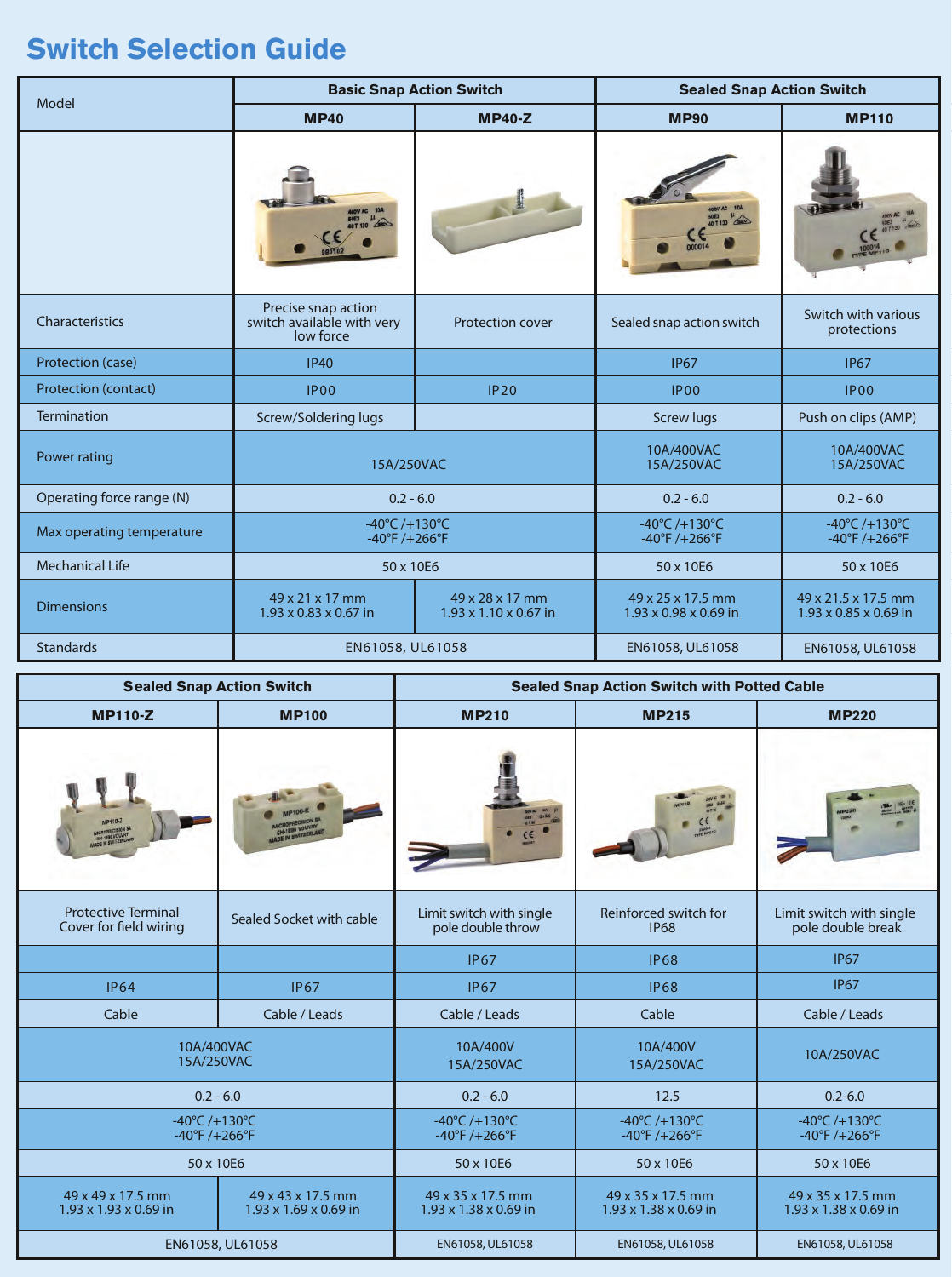### **Switch Selection Guide**

| Model                     | <b>Sealed Miniature Switch with Cable</b>                                |                                                                              |                                                                        | <b>Sealed Sub-Miniature Switch</b>                                       |  |
|---------------------------|--------------------------------------------------------------------------|------------------------------------------------------------------------------|------------------------------------------------------------------------|--------------------------------------------------------------------------|--|
|                           | <b>MP310</b>                                                             | <b>MP320</b>                                                                 | <b>MP320ATEX</b>                                                       | <b>MP400</b>                                                             |  |
|                           | AP310                                                                    |                                                                              | ISO EXTING AVE D                                                       | $C_{030103}^{C}$                                                         |  |
| Characteristics           | Sealed switch with small differential<br>travel and large temp range     | Sealed switch with small differential<br>travel and large actuator selection | Sealed snap action switch<br>for explosive atmosphere                  | Sub miniature with<br>multiple cable /<br>lead options                   |  |
| Protection                | <b>IP67</b>                                                              | <b>IP67</b>                                                                  | <b>IP67</b>                                                            | <b>IP67</b>                                                              |  |
| <b>Termination</b>        | Cable / Leads                                                            | Cable / Leads                                                                | Cable                                                                  | Cable / Leads                                                            |  |
| Power rating              | 6A/250VAC                                                                | 6A/250VAC                                                                    | 6A/250VAC                                                              | 5A/250VAC                                                                |  |
| Operating force range (N) | $1.3 - 4.0$                                                              |                                                                              |                                                                        | $1.0 - 2.5$                                                              |  |
| Max operating temperature | $-40^{\circ}$ C /+130 $^{\circ}$ C<br>$-40^{\circ}$ F /+266 $^{\circ}$ F | $-40^{\circ}$ C /+130 $^{\circ}$ C<br>$-40^{\circ}$ F /+266 $^{\circ}$ F     | $-15^{\circ}$ C /+80 $^{\circ}$ C<br>$+5^{\circ}$ F /+176 $^{\circ}$ F | $-40^{\circ}$ C /+105 $^{\circ}$ C<br>$-40^{\circ}$ F /+221 $^{\circ}$ F |  |
| <b>Mechanical Life</b>    | 50 x 10E6                                                                | 50 x 10E6                                                                    | 50 x 10E6                                                              | 10 x 10E6                                                                |  |
| <b>Dimensions</b>         | 31 x 24 x 10.3 mm<br>$1.22 \times 0.94 \times 0.41$ in                   | 31 x 29 x 10.3 mm<br>$1.22 \times 1.14 \times 0.41$ in                       | 31 x 29 x 10.3 mm<br>$1.22 \times 1.14 \times 0.41$ in                 | $20 \times 16 \times 6.5$ mm<br>$0.79 \times 0.63 \times 0.26$ in        |  |
| <b>Standards</b>          | EN61058, UL61058                                                         | EN61058, UL61058                                                             | $\langle \xi_{\mathbf{x}} \rangle$ II3d / Ext IIIB 84°C Dc             | EN61058, UL61058                                                         |  |

| <b>Sealed Sub-Miniature Switch</b>                                       | <b>Sensor</b>                                                     | <b>Limit and Security Switch</b>                                      |                                                                   |                                                             |  |
|--------------------------------------------------------------------------|-------------------------------------------------------------------|-----------------------------------------------------------------------|-------------------------------------------------------------------|-------------------------------------------------------------|--|
| <b>MP500</b>                                                             | <b>MP600</b>                                                      | <b>MP700</b>                                                          | <b>MP800</b>                                                      | <b>MP900</b>                                                |  |
|                                                                          |                                                                   |                                                                       |                                                                   |                                                             |  |
| Sub miniature with very<br>small differential travel                     | Mechanical position<br>sensors                                    | Limit switch<br>with cable                                            | Limit and security<br>switch                                      | <b>Emergency Stop</b><br><b>Button</b>                      |  |
| <b>IP67</b>                                                              | <b>IP67</b>                                                       | <b>IP67</b>                                                           | <b>IP66</b>                                                       | <b>IP65</b>                                                 |  |
| Cable / Solder / PCB                                                     | Cable / Connector                                                 | Cable / Connector                                                     | Screw                                                             | Screw                                                       |  |
| 5A/250VAC                                                                | max 200mA / 30VDC                                                 | AC-153A<br>DC-13 0.27A<br>Thermal current 6A                          | <b>AC-153A</b><br>DC-13 0.27A<br>Thermal current 10A              | <b>AC-15 6A</b><br>DC-13 0.27A<br>Thermal current 10A       |  |
| $1.0 - 2.5$                                                              | max. 1.5 N to open NC<br>max. 2 N to close NO                     |                                                                       |                                                                   |                                                             |  |
| $-40^{\circ}$ C /+105 $^{\circ}$ C<br>$-40^{\circ}$ F /+221 $^{\circ}$ F | $-40^{\circ}$ C/+130 $^{\circ}$ C<br>$-40^{\circ}F/+266^{\circ}F$ | $-40^{\circ}$ C /+130 $^{\circ}$ C<br>$-40^{\circ}F / + 266^{\circ}F$ | $-25^{\circ}$ C /+70 $^{\circ}$ C<br>$-13^{\circ}F/+158^{\circ}F$ | $-25^{\circ}C/+70^{\circ}C$<br>$-13^{\circ}F/+158^{\circ}F$ |  |
| 10 x 10E6                                                                | 10 x 10E6                                                         | 10 x 10E6                                                             | 30 x 10E6                                                         | 3 x 10E5                                                    |  |
| $20 \times 16 \times 6.5$ mm<br>$0.79 \times 0.63 \times 0.26$ in        | Ø M8x0.75 x 35mm<br>ØM12x1x35mm                                   | 50 x 30 x 16 mm<br>$1.97 \times 1.18 \times 0.63$ in                  | EN50041<br><b>EN50047</b>                                         |                                                             |  |
| EN61058, UL61058                                                         |                                                                   | IEC 947-5-1, UL508                                                    | IEC 947-5-1, UL508                                                | IEC 947-5-1, UL508                                          |  |